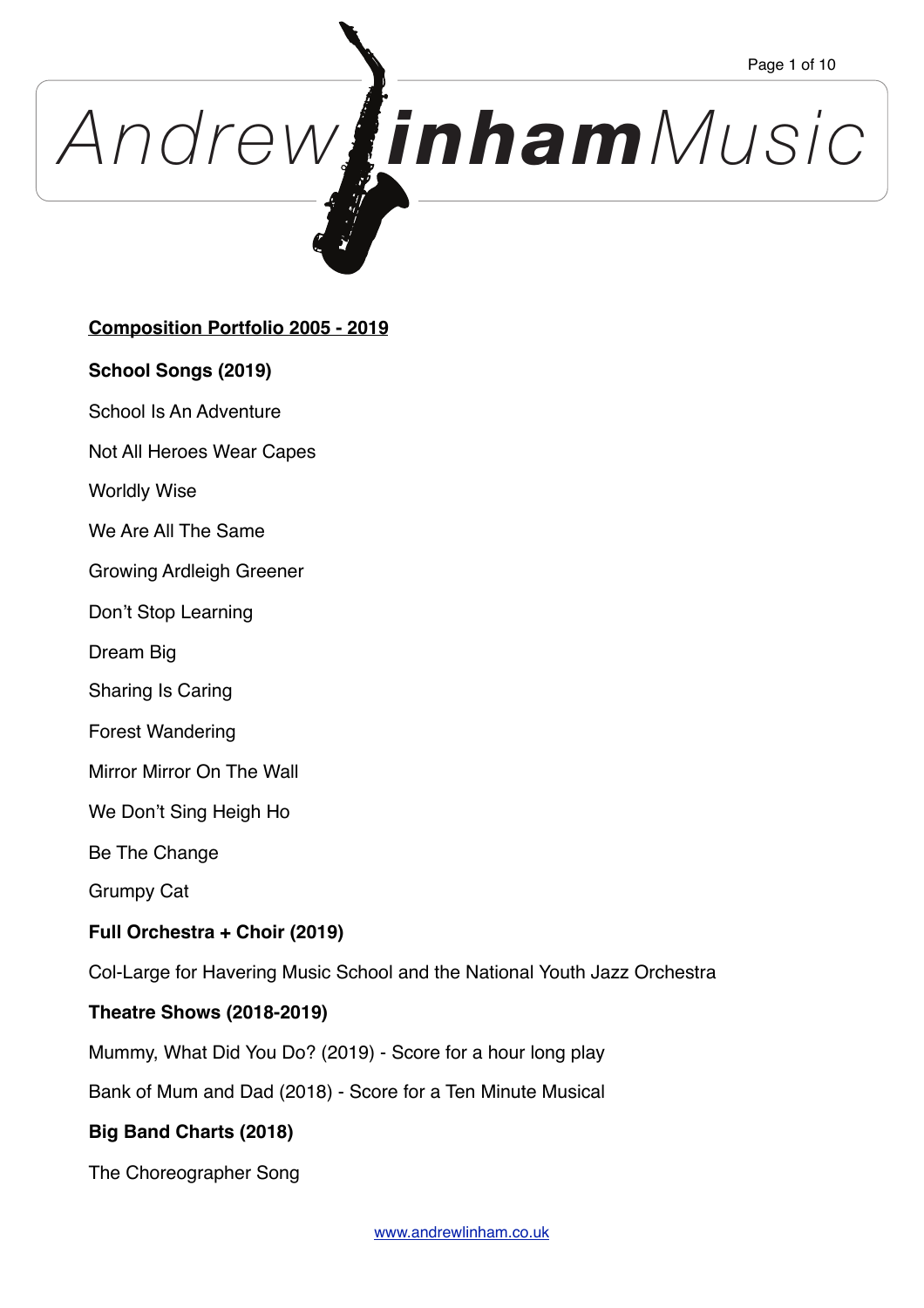Oh No, Not Socks Again

**Snaccident** 

Simple Christmas Melody

Goodbye Pingu

## **School Songs (2018)**

Remembrance 2018

Spring Has Arrived This Easter

Where Are My Easter Eggs?

Every Pop Song

## **School Songs (2017)**

Do You Know The 5R's

Keep Trying - Show Determination

Show Confidence

Go And See A Panto Show

Cinderella Shall Go To The Ball

I Hear A Sound

Tempo Rap

Global Mindset

Neverland Is Calling

## **Theatre Shows (2017)**

The Score for 'The Monstrum' @ Queens Theatre Hornchurch

'Wind In The Willows - A Musical Adventure' - original musical by James Watson and Andrew Linham

## **Medium Sized Big Band (2017)**

Heavy Ship

Four Is Indeed Company

Step in the Spring

## **Choir Commissions (2016)**

Winter Comes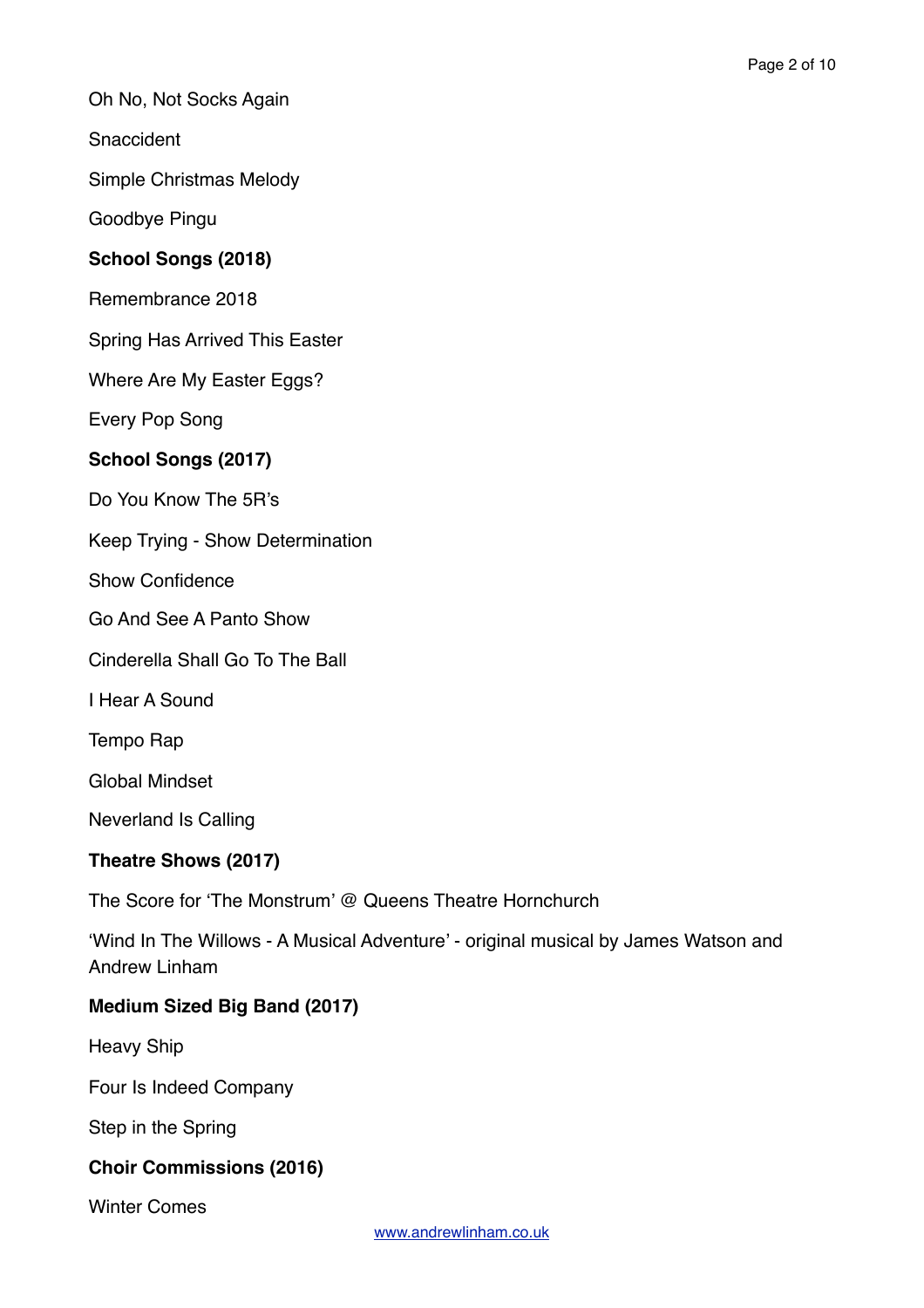# **School Songs (2015-2016)**

Prophecy Song

It Is So Hard To Be A Camel

Share What You've Got With All

Cinderella Shall Go To The Ball

Thistle Song

The 5R's

Follow The sTAR

Jesus Is Coming

Go And See A Panto Show

Rainy Thursday

Lost In The Desert

No Room At The Inn

It's OK to be Average

I Hear A Sound

Octopus Song

I Hear A Sound

Pentatonic Party

The Title Goes Right Here

Swimming Song

Action Movie Hero

Make A Wish On A Christmas Star

Have You Heard? (It's Prince Ali)

#### **Big Band Compositions (2016-2017)**

Troll In The Dungeon

Hiding From Jan

Grand Canary Hotel

Jargon Impersonator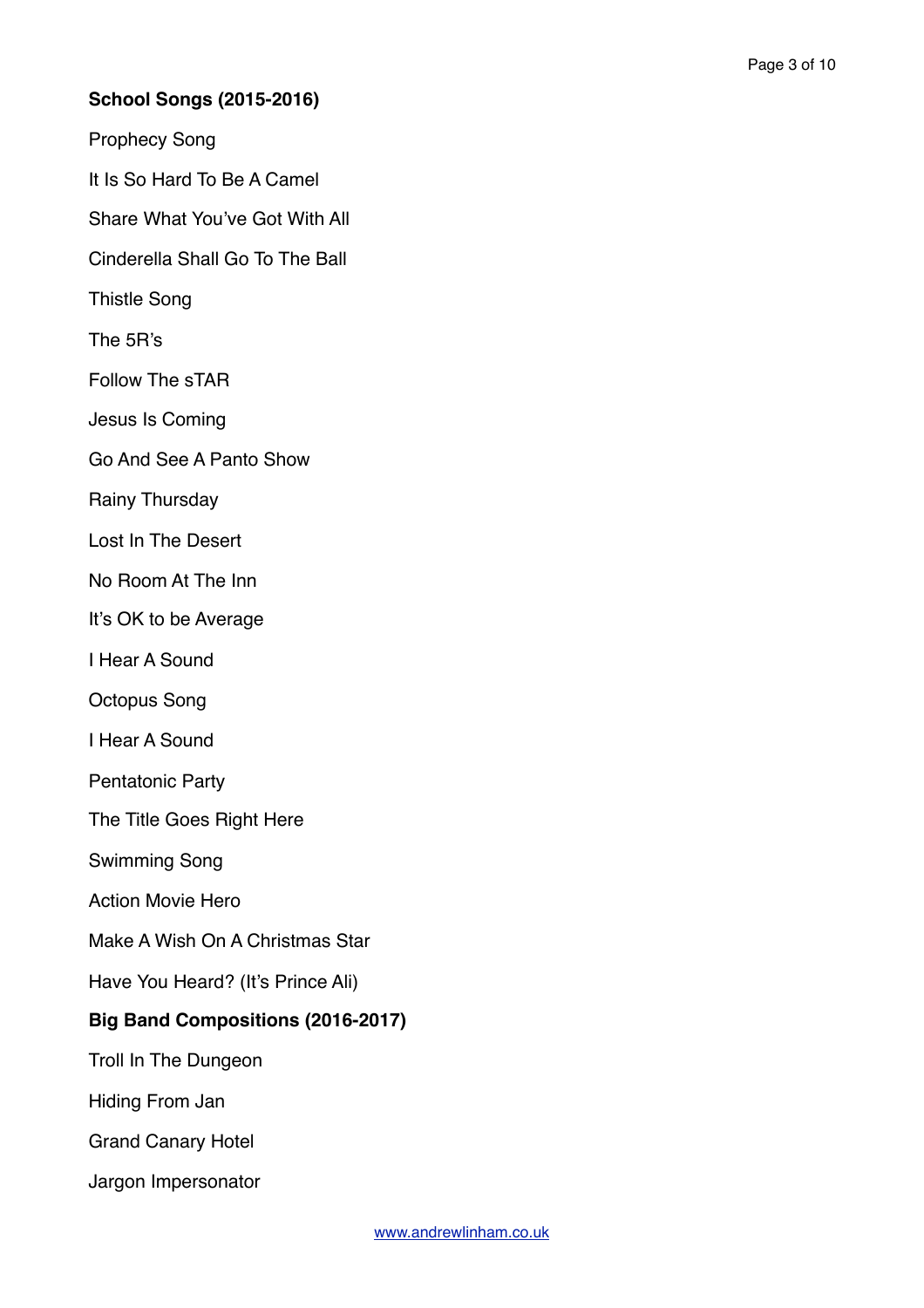(+ rescoring of older tunes as big band pieces:)

The Thing That's Not A Thing

# **Big Band Compositions (2015)**

*Big Band Music featured on upcoming Andrew Linham Jazz Orchestra album 'Weapons of Mass Distraction (2016) marked with a* \* *and pieces from 'The Theme Music Of Anarchic Animals labelled* ^

I Arksque You This\*

Big Bertha's Quarter To Twos\*

Anenomies^

The Last Penguin^

The Last Of The Species<sup>^</sup>

The Law Of The Jungle^

York-chaffer<sup>^</sup>

Wasp Dance<sup>^</sup>

Dinosaur Face\*

I Remember Fenton\*

We Are All Animals<sup>^</sup>

The Night Of The Pork Pies (or Long Knifes)

(+ rescoring of older tunes as big band pieces:)

Screaming Ab Dabs\*

Back Door Driving

Last Walk Home

## **Saxophone Quartet (2015)**

One For Jacky

## **Theatre Shows (2015)**

The Score for 'Edelweiss Pirates' @ Queens Theatre Hornchurch

## **Song Commissions (2014)**

Havering Fun Palace Songs @ Queens Theatre Hornchurch

## **School Songs (2014)**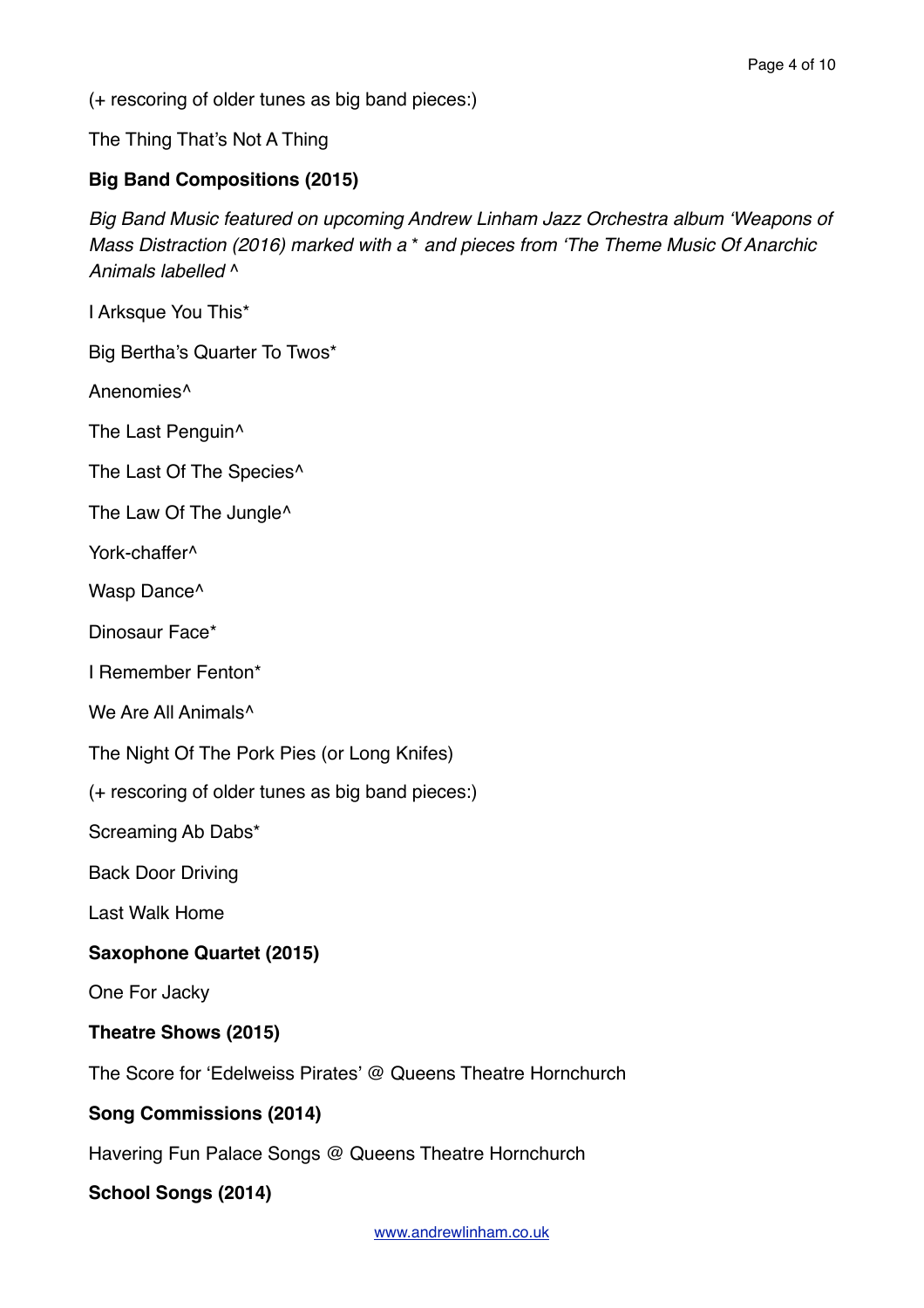Here Are My Foundations

Notation Information

It's A Graphic Score!

In A Roundabout Way

Roman Warm Up

Rhythm Rabbits

Mr. Fox

Film Music

Find The Beat

Bob and Dave

If I Were An Animal

Instrument Naming Song

Angels In The Sky

If You Want To Be A Shepherd (put a Tea Towel on your head)

Time Signature Song

## **Big Band Compositions (2014)**

Curly's Holiday

Early Mornings

Henchmen Live The Shortest Lives\*

Eli and the Monobrow

Movin' Out

Waitress Winking\*

Apples Aren't The Only Fruit\*

Recession Song

Don't Mention Janet\*

Sharking In The Chalet\*

Pyrrhic Victory\*

Frisking Oleg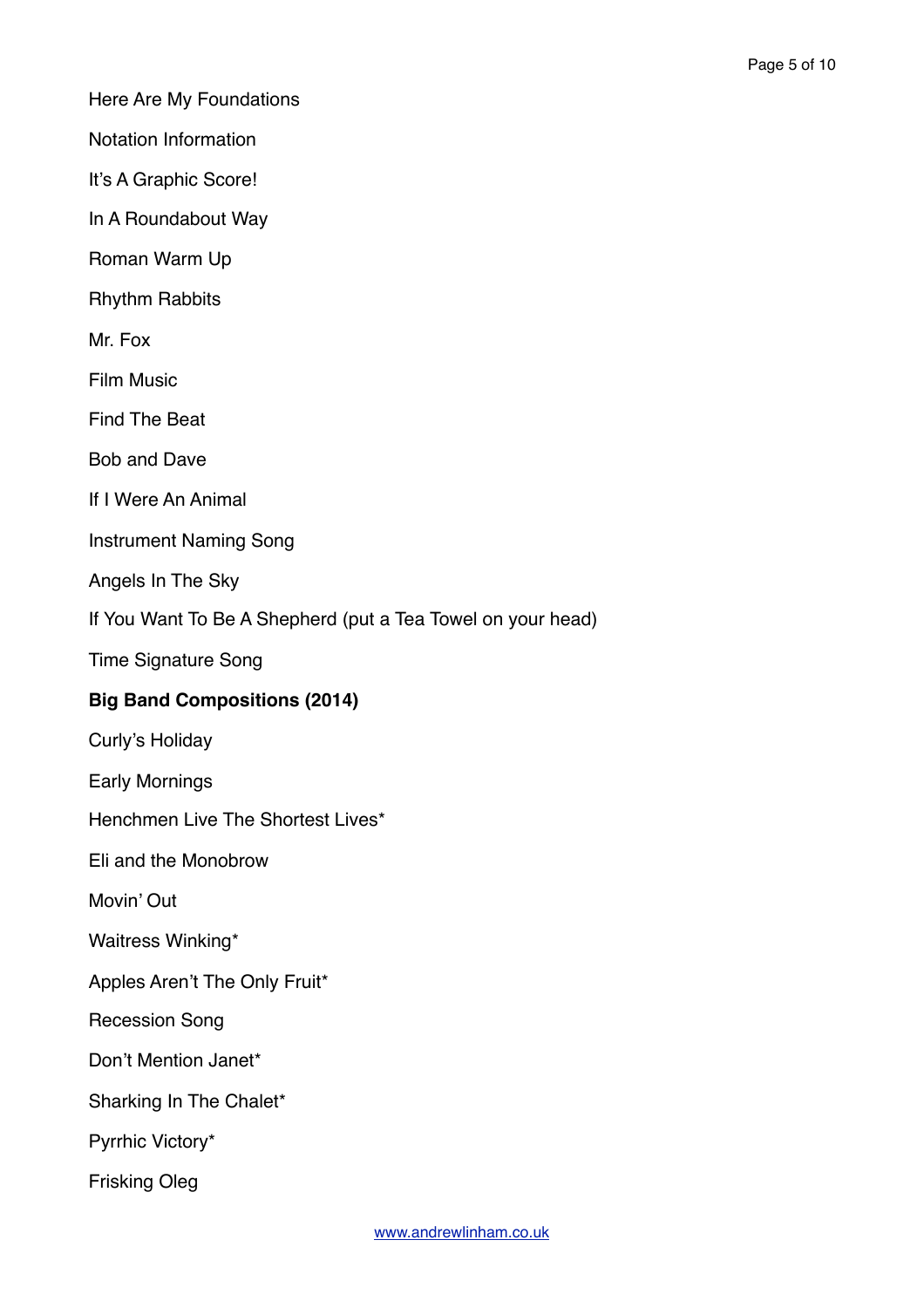Introduce The Band (le mis parody)

(+ rescoring of older tunes as big band pieces:)

Holding Her Hand

Entrance Music LCBB (short big band sting)

#### **Theatre Shows (2014)**

Score for 'Pronoun' @ Queens Theatre Hornchurch

Score for 'Milly And The Minotaur' @ Queens Theatre Hornchurch

#### **School Songs (2013)**

Ardleigh Green Junior School Prayer

Engayne Leaving Song

Ardleigh Green Junior School Song

January Blues

The Elements of Music

Froggy Friday

Structure Songs

Pentatonic Round

Rock and Roll with Me!

A Merchant Pirate's Promise

Hello Mr Linham

Scary Monster

Little Butterfly

Dancing Band

Percy Pitchmouse

Bring Back The Boys!

Farmer Adam

#### **Big Band Compositions (2013)**

The Linferno Suite

- Opening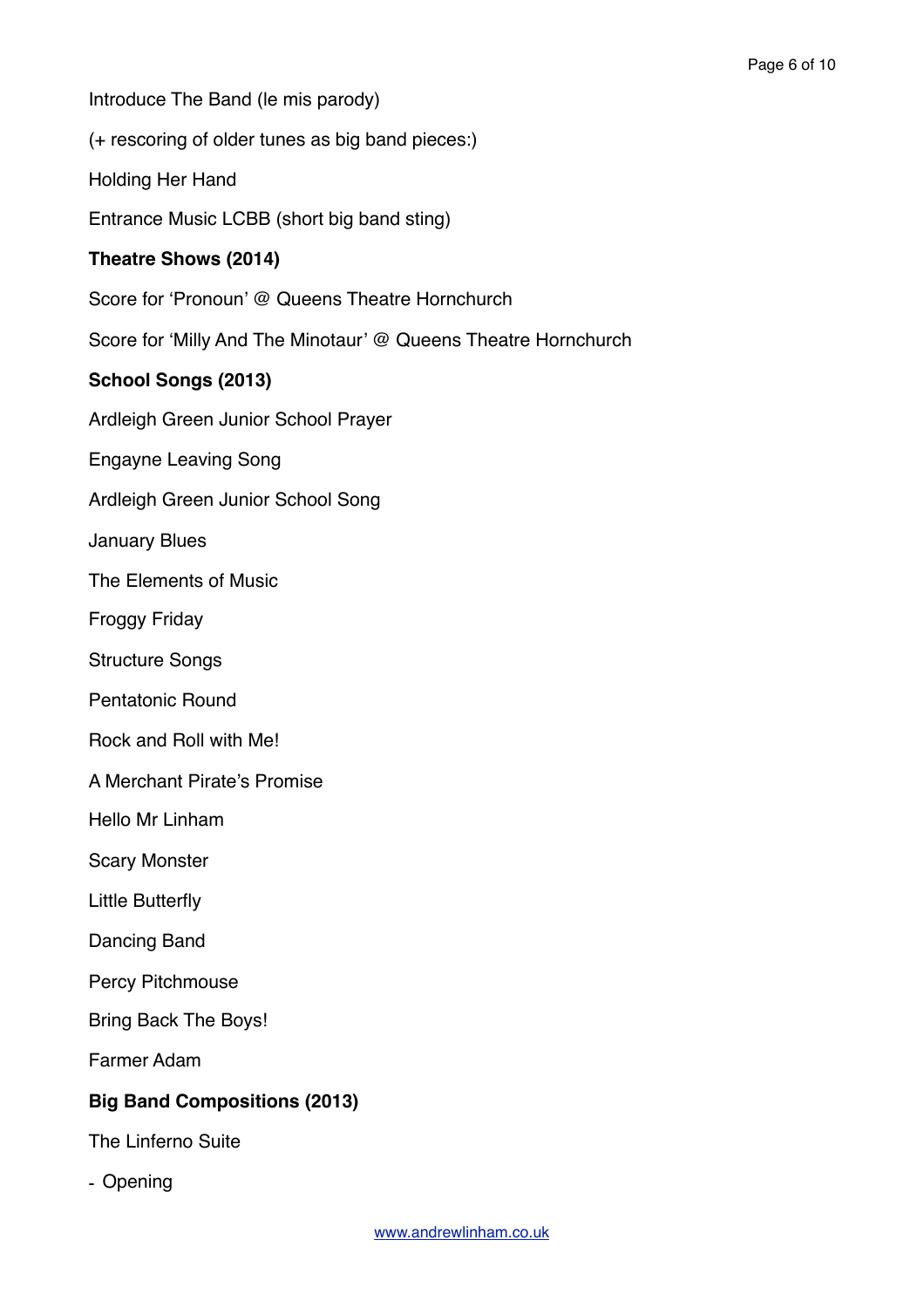- Greed Of The Mammoth
- The Lazy Ace
- The Delusions Of Limbo
- Spot The Heretics
- The Longing Look
- Wrath Out
- Superbia

## **Sextet Compositions (2013)**

Dot The Spifference

Dream Skipper

Gone Off His Crumpet

Second Time Around

Some Kind Of Bridge

The Unpopular Lion

The Whatsickle Built For Who?

There We Are Then

Win and Tonic

Proposal Modest

## **Quartet Compositions (2013)**

Caterpillar Circles

Dealbreaker

Echolalia

Emotion Commotion

Grawlix Love Letters

Hating On The Hopers

Last Walk Home

## **Wind Band (2013)**

Blackcurrant Malfunction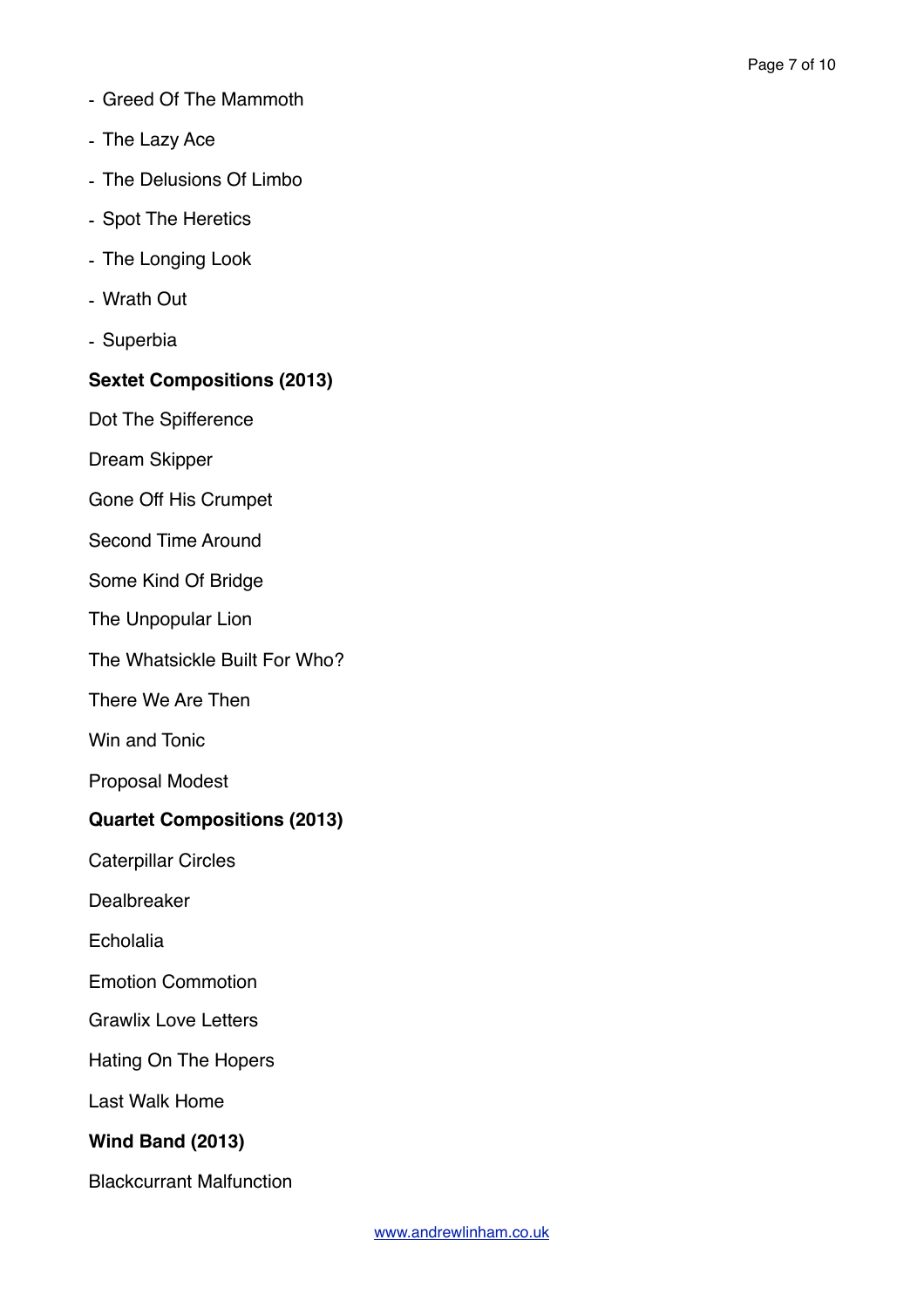# **School Songs (2012)**

The Elements of Music

Soundscape Song

Colour In Music

Rhythmic Shopping

The Travelling Music Song

Terrific Tunes

Song About Love Today

Ode To Cheese

I've Got Tempo

# **Quartet Compositions (2008 - 2012)**

*Compositions featured on Andrew Linham Quartet Album 'Abandoned Silence' (2011) marked with a* \*

Fickle Bobby / Georgia's Frown

Old Smoke

Old Times' Sake\*

Ride The Roughshod

Dance Around The Problem\*

The Sun Is Shining

Warn-Tell

You Wait Until Tomorrow

Wednesday Afternoons\*

Joy Winter

Count Me Out, Count Me In

Put It Out!\*

Looking Back\*

I Will Not Forget You\*

Too Close To Notice\* (previously Alluring Scales)

Never Really Over\*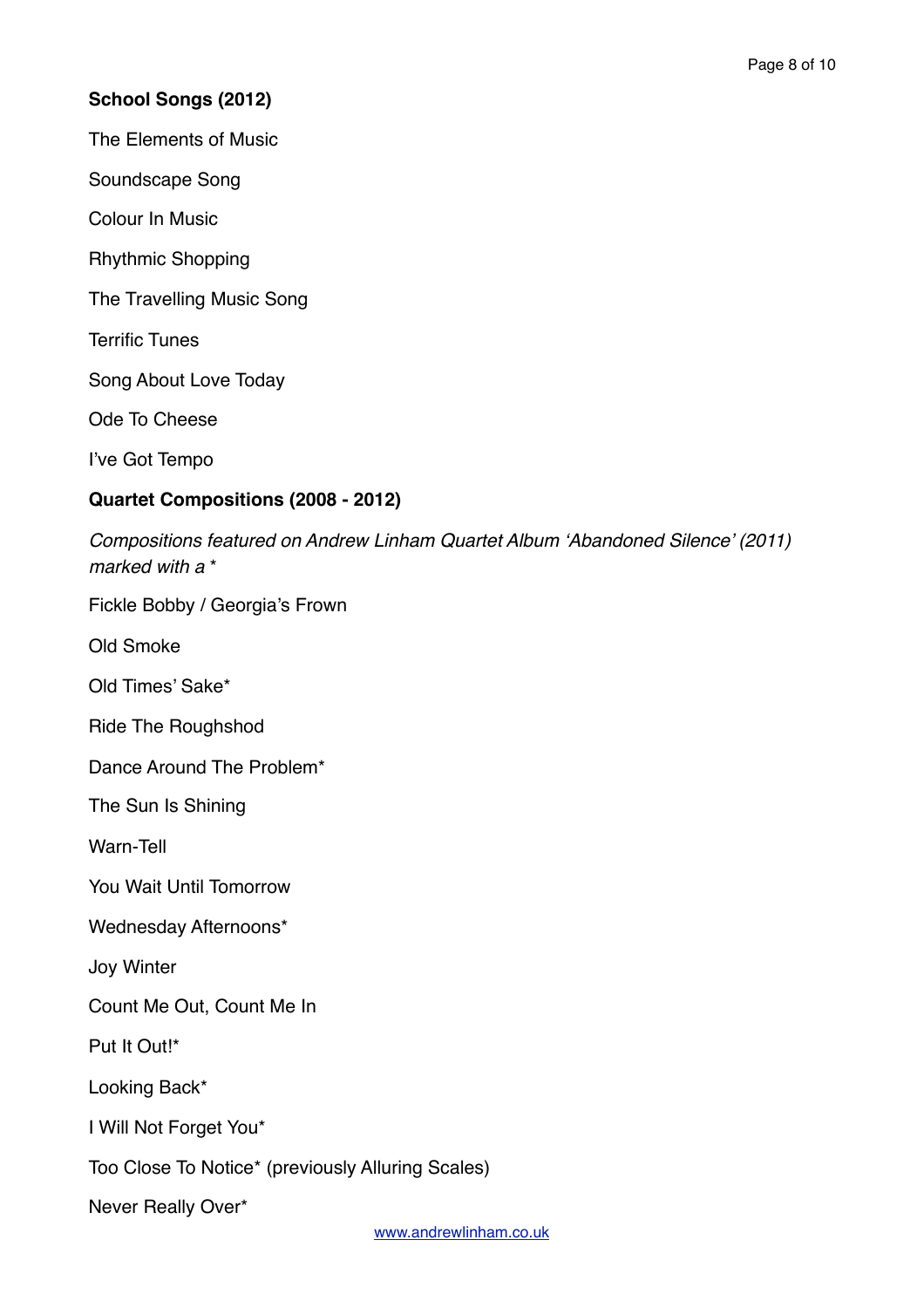The Thing That's Not A Thing

#### **Music for Jazz Octet (2010)**

Dust Off Your Pitchforks

#### **Music for Jazz Sextet 'The Dusty Ice Cream' (2007-2011)**

tHE screaming Ab Dabs

South Rampant Street Fight

Look What You've Done To Me Now

Holding Her Hand

Please Don't Spiral

Scribbles and Squibbles

Long Lost Grooves

Vibe Juicer No. 7

You Wait Until Tomorrow

Ancient Ruins (- later as a quartet: Dance Around The Problem)

Broken Glass

Back Door Driving

Orange Is The New Blue

Spy

What Went Down

Raccoon

Testing Time

Deliver The Oblivion

In Cab

Missing You

Quiet Is Our Fate

Catch 23

Silver Haired Freak Out

Pigeonholed